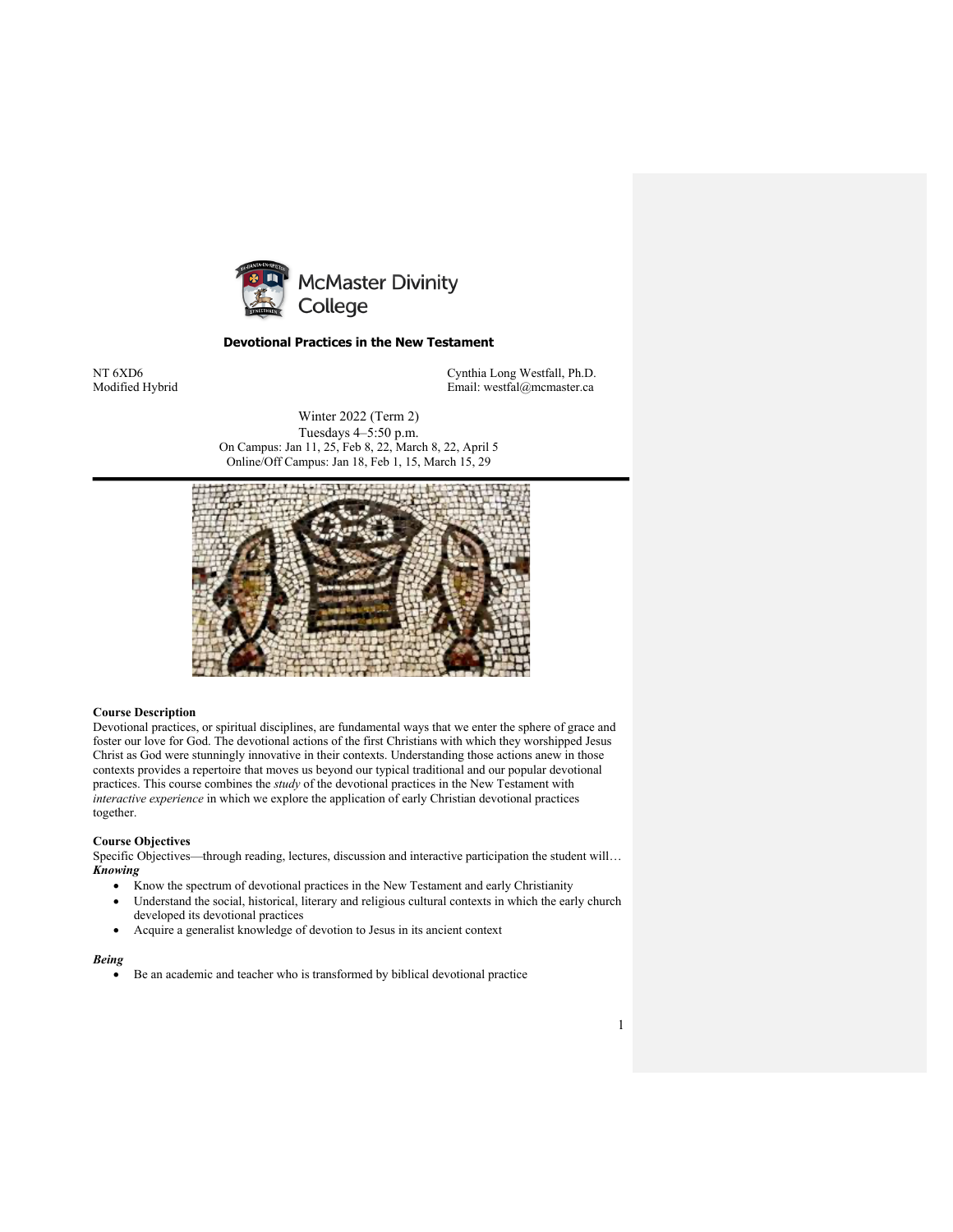• Allow the text to motivate and form spiritual disciplines in practice and teaching

# *Doing*

- Research and write an academic paper  $\&$  present the research to the class
- Identify and apply a methodology to the analysis of the text
- Teach a unit on early devotional practices to the class

# **Course Requirements**

# *Class Participation* (15%)

Student participation will be in a hybrid format involving both in-class and online participation based on the readings for the week and any online videos.

#### *Reading* (10%)

Students will read 5,000 pages from works on biblical interpretation & hermeneutics. Submit the reading list to A2L by 11:59 p.m. on April 8 with a full bibliography and a total page count.

### **Core Texts**

Hurtado, Larry W. *Lord Jesus Christ: Devotion to Jesus in Earliest Christianity*. Grand Rapids: Eerdmans, 2003. A modern version of the NT

#### **Recommended**

Hurtado, Larry W. *At the Origins of Christian Worship: The Context and Character of Earliest Christian Devotion*. Grand Rapids: Eerdmans, 1999.

Hurtado, Larry W. *How on Earth Did Jesus Become A God? Historical Questions about Earliest Devotion to Jesus.* Grand Rapids: Eerdmans, 2005.

### **Textbook Purchase**

All required textbooks for this class are available from the College's book service, READ On Bookstore. Texts may be purchased on the first day of class. For advance purchase, you may contact READ On Bookstore, 5 International Blvd, Etobicoke, Ontario M9W 6H3: phone 416.620.2934; fax 416.622.2308; email **books@readon.ca**. Other book services may also carry the texts.

# **Additional Materials**

Any handouts for lectures and class discussion will be made available on A2L.

### *Written Assignments*

#### **Methodology paper** (20%)

Each student will write and present a paper on a methodology to research early devotional practices (c. 4,000 words excluding notes and bibliography) **due Friday February 25 at 11:59 p.m.**

#### **Final Paper which combines the Methodology Paper with the Analysis of a Topic, a Passage or a Theme on Devotional Practices** (40%)

Each student will write and present a paper that applies their methodology to an appropriate passage (c. 4,000 + 6,000 words excluding notes and bibliography) **due by 11:00 on April 6.**

A brief presentation of the student's research will be presented at the final class on **April 6**.

The professor assumes that students already know the basics about how to research, write and orally

**Deleted:** 0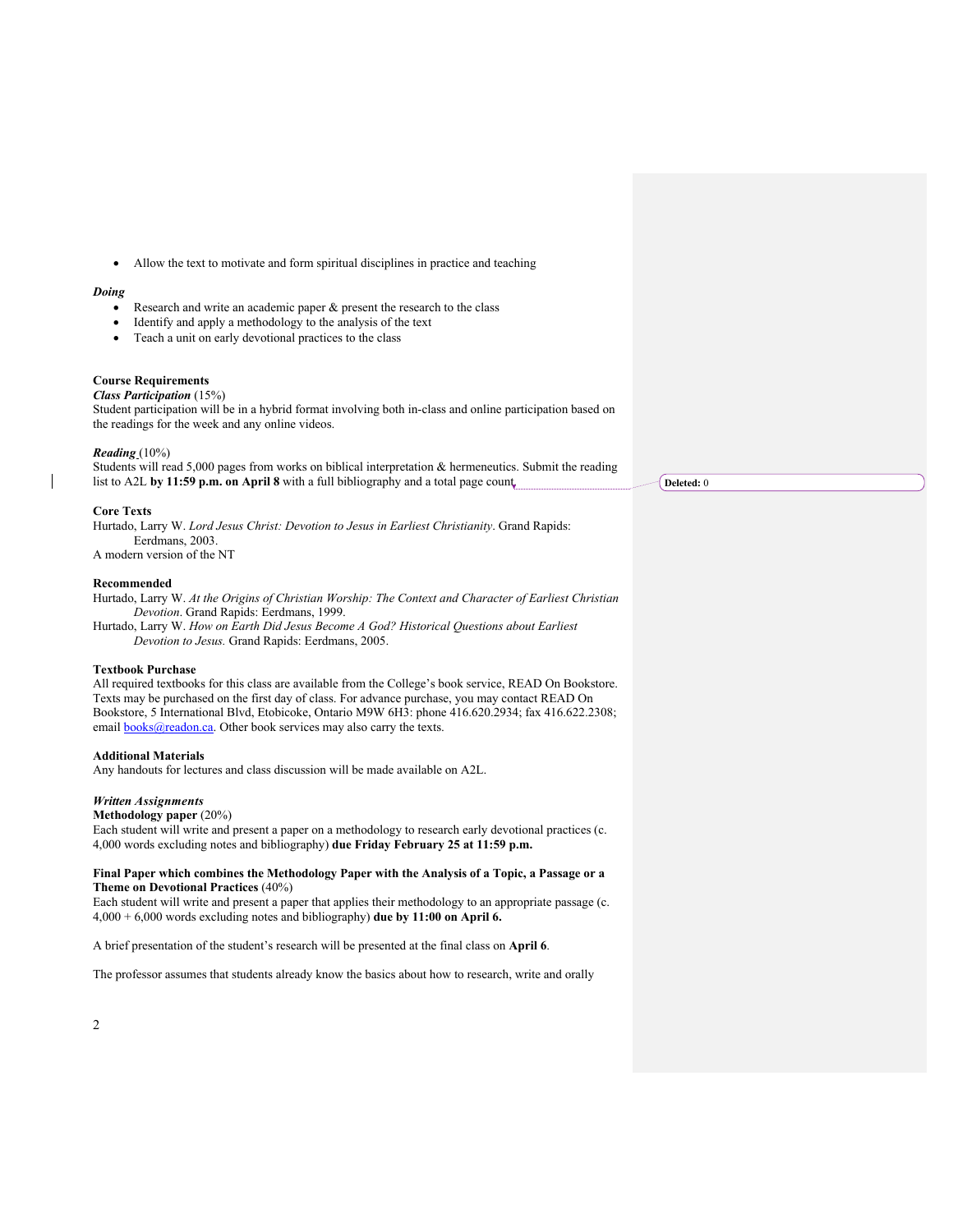present papers. However, we will work at further developing skills that are utilized in scholarly discourse and publication. Both content (research, analysis, organization of material) and presentation (mechanics and style) are important. Each student must utilize the MDC style guide. The general guidelines are that the paper should be 12 pt. font, double-spaced, with 1" margins and utilize footnotes (not endnotes). The paper should include a title page, numbering, and a staple cover (not fancy). Each paper should include a formal introduction and conclusion as well as implications for contemporary hermeneutics and any applications for contemporary ministry.

#### *Teaching Unit* (15%)

The student will prepare and teach 1 hour of the course in a video that will be viewed by the other students in the course, covering a passage/topic determined by the professor and student.

#### *Grading Summary*

| ↘ | Participation | 15% |
|---|---------------|-----|
| ↘ | Reading       | 10% |

- > Methodology Paper 20%
- Final Paper 40%
- $\triangleright$  Teaching unit 15%

## **Classroom Behavior**

### *Attendance*

- Students should be on time to the in-class sessions or be prepared to offer an explanation to the professor.
- Students are expected to stay for the all in-class sessions, unless arranged in advance.
- Students are expected to listen to any on-line videos which is equivalent to course attendance. "Absences" will result in the reduction of the final grade.

# *Participation*

- Please respect the opinions of others without disrespect or ridicule, even if you do not agree with them. However, feel free to respond logically and critically in an orderly manner.
- Students are not expected to be doing work on any other subject except that which is appropriate in the course outline.
- Students are not to carry on off-topic conversations in class.
- Students are not to access e-mail, send or receive text messages, surf the net, etc., while class is in session
- Students may eat or drink in class if they do not distract others and they clean up their desks.

Students who fail to respect these guidelines may lose participation points and/or be dismissed from the class.

# *Academic Honesty*

Academic dishonesty is a serious offence that may take any number of forms, including plagiarism, the submission of work that is not one's own or for which previous credit has been obtained, and/or unauthorized collaboration with other students. Academic dishonesty can result in severe consequences, e.g., failure of the assignment, failure of the course, a notation on one's academic transcript, and/or suspension or expulsion from the College. All papers will be analysed for plagiarism by TurnItIn.

Students are responsible for understanding what constitutes academic dishonesty. Please refer to the Divinity College Statement on Academic Honesty: https://mcmasterdivinity.ca/rules-regulations/ and the McMaster University Academic Integrity Policy, specifically Appendix 3: www.mcmaster.ca/senate/academic/ac\_integrity.htm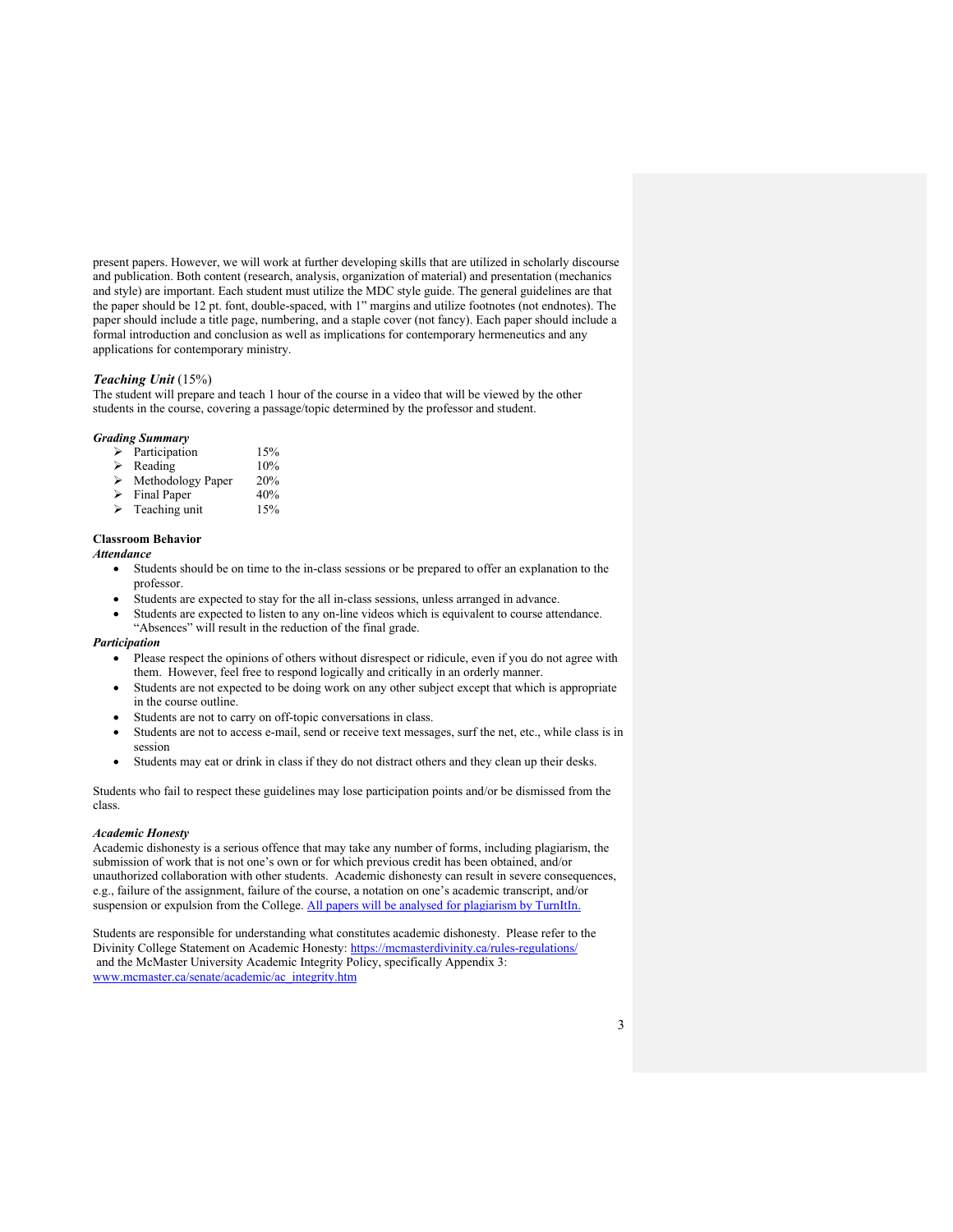# *Gender Inclusive Language*

McMaster Divinity College uses inclusive language for human beings in worship services, student written materials, and all of its publications. In reference to biblical texts, the integrity of the original expressions and the names of God should be respected. The NRSV and TNIV are examples of the use of inclusive language for human beings. It is expected that inclusive language will be used in chapel services and all MDC assignments.

# **Appointments & office hours**

Contact me if I can assist you in any way via Avenue or e-mail: westfal@mcmaster.ca Friend me on Facebook and send me a message!

# **Office hours (Rm 242)**:

Tuesday 2–4 Wednesday 1–3 Available by appointment in person or on Zoom calls

### **Disclaimer**

This syllabus is the property of the instructor and is prepared with currently available information. The instructor reserves the right to make changes and revisions up to and including the first day of class.

**Deleted:**  $\rightarrow$  Thursday $\rightarrow$  3:30-5:30 p.m.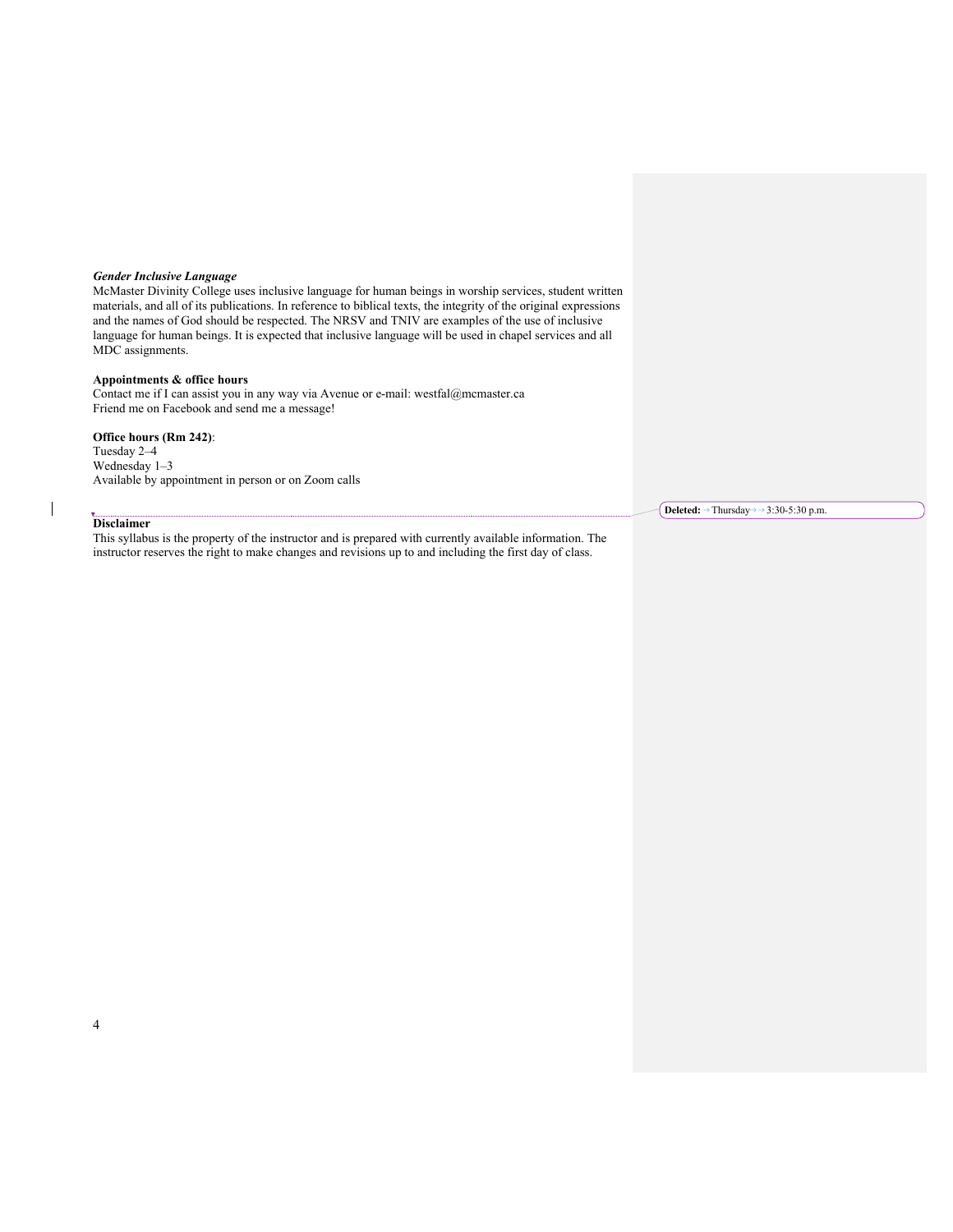| <b>DATE</b>            | <b>CLASS SESSION</b>                                                                    | Hurtado                     | NT & Activities                                                                                                                                                                                                                                |
|------------------------|-----------------------------------------------------------------------------------------|-----------------------------|------------------------------------------------------------------------------------------------------------------------------------------------------------------------------------------------------------------------------------------------|
| Jan 11<br>On campus    | Introduction to the course<br>$1st$ vs. $21st$ Centuries                                |                             | Specializations<br>Joining the two horizons                                                                                                                                                                                                    |
| Jan 18<br>Online       | Greco-Roman & Jewish Contexts vs.<br>our context                                        | $1 - 53$                    | The dynamics of household<br>worship & the synagogue                                                                                                                                                                                           |
| Jan $25$<br>On campus  | The historical Jesus                                                                    | $53 - 78$                   | How to know Jesus                                                                                                                                                                                                                              |
| Feb 1<br>Online        | Jesus and the OT                                                                        | 563-602                     | Use of the OT                                                                                                                                                                                                                                  |
| Feb 8<br>On campus     | Stories about Jesus                                                                     | $217 - 348$ ,<br>$427 - 86$ | Mt, Mark, Luke, John<br>Memorization, story telling                                                                                                                                                                                            |
| Feb 15<br>Online       | Jewish-Christian Devotion                                                               | 155-216                     | <b>Catholic Epistles</b><br>Use of the calendar<br>Symbolism<br>Space/place                                                                                                                                                                    |
| Feb 22<br>On campus    | Paul & Worship                                                                          | $79 - 154$                  | Pauline Epistles themes<br>Exercising spiritual gifts,<br>Dreams, prophecy                                                                                                                                                                     |
| Feb 25                 | Methodology Paper at 11:59 p.m.                                                         |                             |                                                                                                                                                                                                                                                |
| Feb 28-<br>March 4     | READING WEEK & INTENSIVE HYBRID WEEK                                                    |                             |                                                                                                                                                                                                                                                |
| March 8<br>On campus   | Johannine Worship<br>Passover Seder experience<br>Forms of Worship                      | 349-426                     | Themes in John, 1, 2, 3 John,<br>Rev<br>Confession<br>Communion/Eucharist in the<br>context of Seder practiced<br>Experiencing multifaceted<br>worship practices<br>Each student selects a practice<br>and leads the class in that<br>practice |
| March 15<br>Off campus | Prayer & worship in practice<br>Table fellowship practiced in a<br>common meal together | 606-619                     | Prayer<br>Table Fellowship<br>Students enact together1 Cor<br>14:26-33 & 11:21-34 in the<br>context of a common meal                                                                                                                           |
| March 22<br>On campus  | Martyrdom                                                                               | $619 - 24$                  | Sacrifice (lent), fasting                                                                                                                                                                                                                      |

# **NT 6XD6 COURSE SCHEDULE**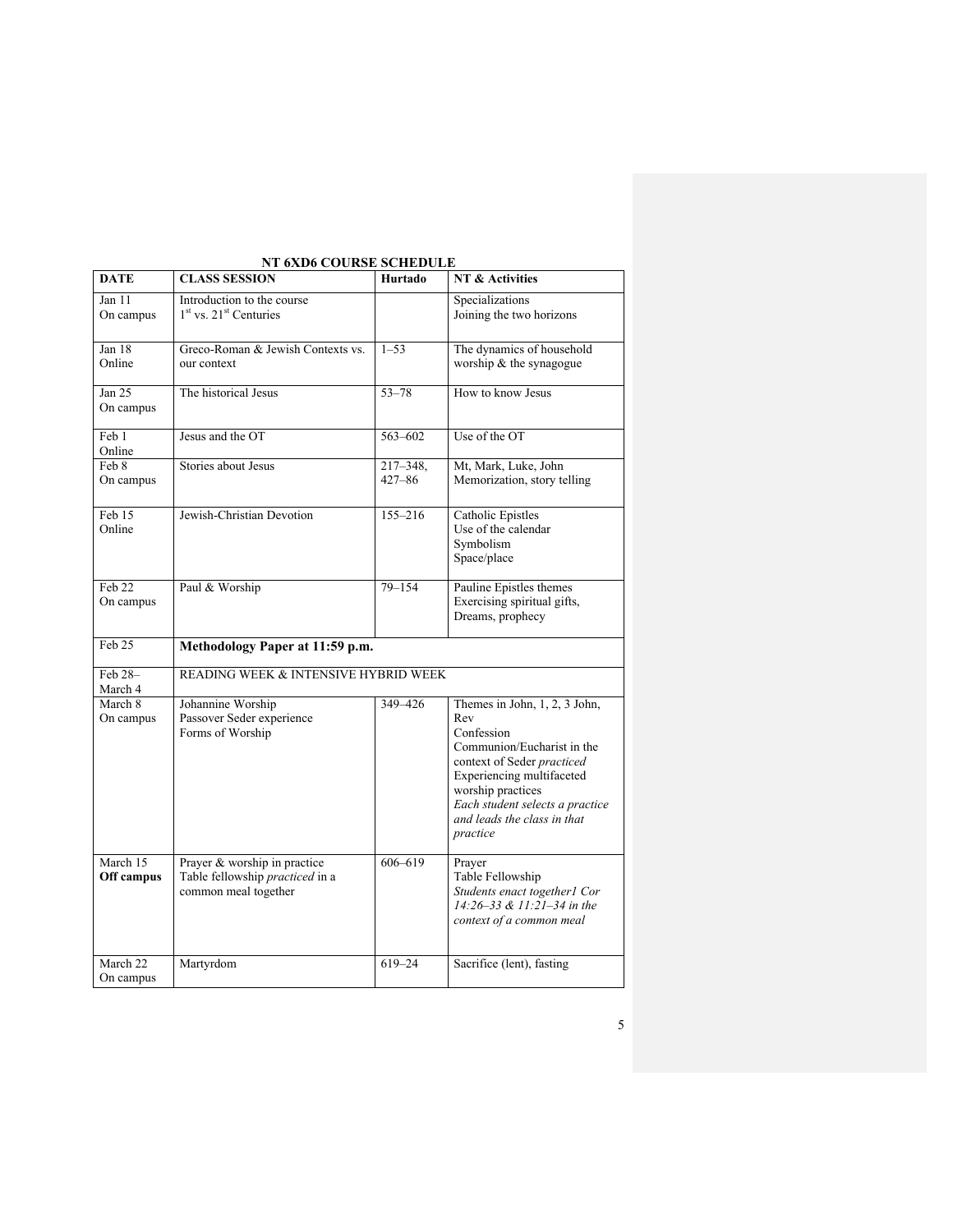| March 29<br>Online   | Doctrinal Developments & Diversity                                      | $519 - 562$ ;<br>625-48 | Role of theology |  |
|----------------------|-------------------------------------------------------------------------|-------------------------|------------------|--|
| April 5<br>On campus | Final Paper due 11 a.m.<br><b>Presentation of Research during class</b> |                         |                  |  |
| April 8              | Reading Report due 11:59 p.m.                                           |                         |                  |  |